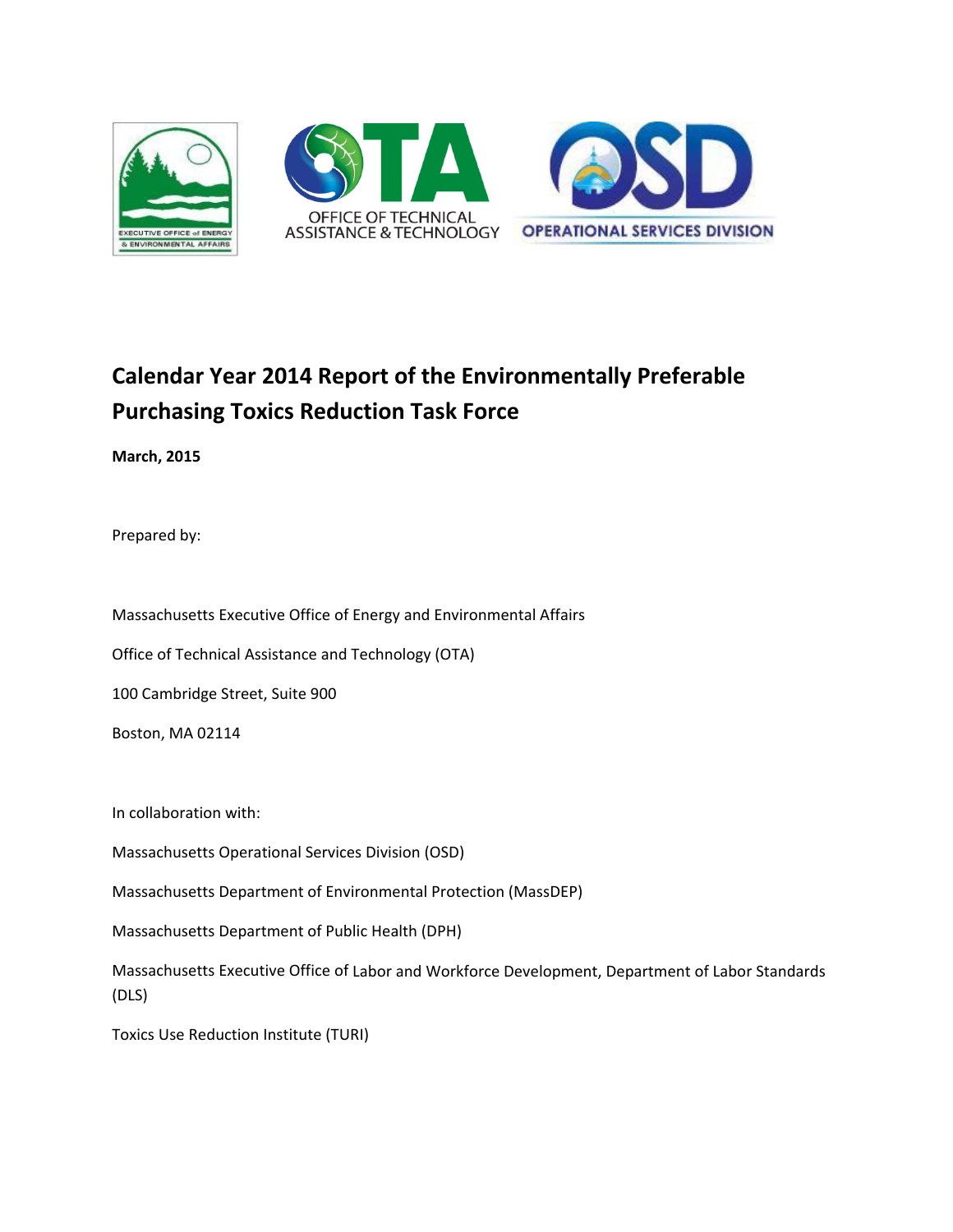# *Executive Summary*

Since the Environmentally Preferable Products (EPP) program was established at OSD, it has created more than four dozen contracts. Growth in purchases from all EPP contracts has increased more than a hundred‐fold from the first days of the program: from 1994 to 2013, purchases on the statewide ecopurchasing contracts grew from \$5 million to over \$419 million. Since 2010, purchases of green cleaners, a focus of Task Force efforts since 2009, have tripled in size – from \$1,213,225 to \$3,467,811.

The EPP program began as an optional program, helping agencies to identify greener and safer products. In 2009, Governor Deval Patrick issued Executive Order 515, mandating that executive state agencies make the switch from ordinary products to EPPs whenever they represent the "best value" for the job. E.O. 515 also created the Toxics Reduction Task Force to provide targeted technical assistance and guidance to agencies. This is the sixth annual report on the efforts of the Task Force.

Although the program issued the first state "multi‐attribute" designations of environmentally preferable cleaners in the 1990s, by the year 2000 the program had switched to accepting the high‐quality third‐party certifications of *Green Seal* and *ULE/Ecologo*. In 2014, the program coordinated a highly‐detailed review of these certifications and the U.S. Environmental Protection Agency's Design for the Environment certification, in cooperation with several other states and the Responsible Purchasing Network.

The Task Force also conducted training and assistance for agencies on the evaluation of green cleaners, developed information for safer disinfection and sanitization practices, and helped OSD develop a new multistate contract for environmentally preferable cleaners that the Commonwealth will administer and which will provide a new source of revenue.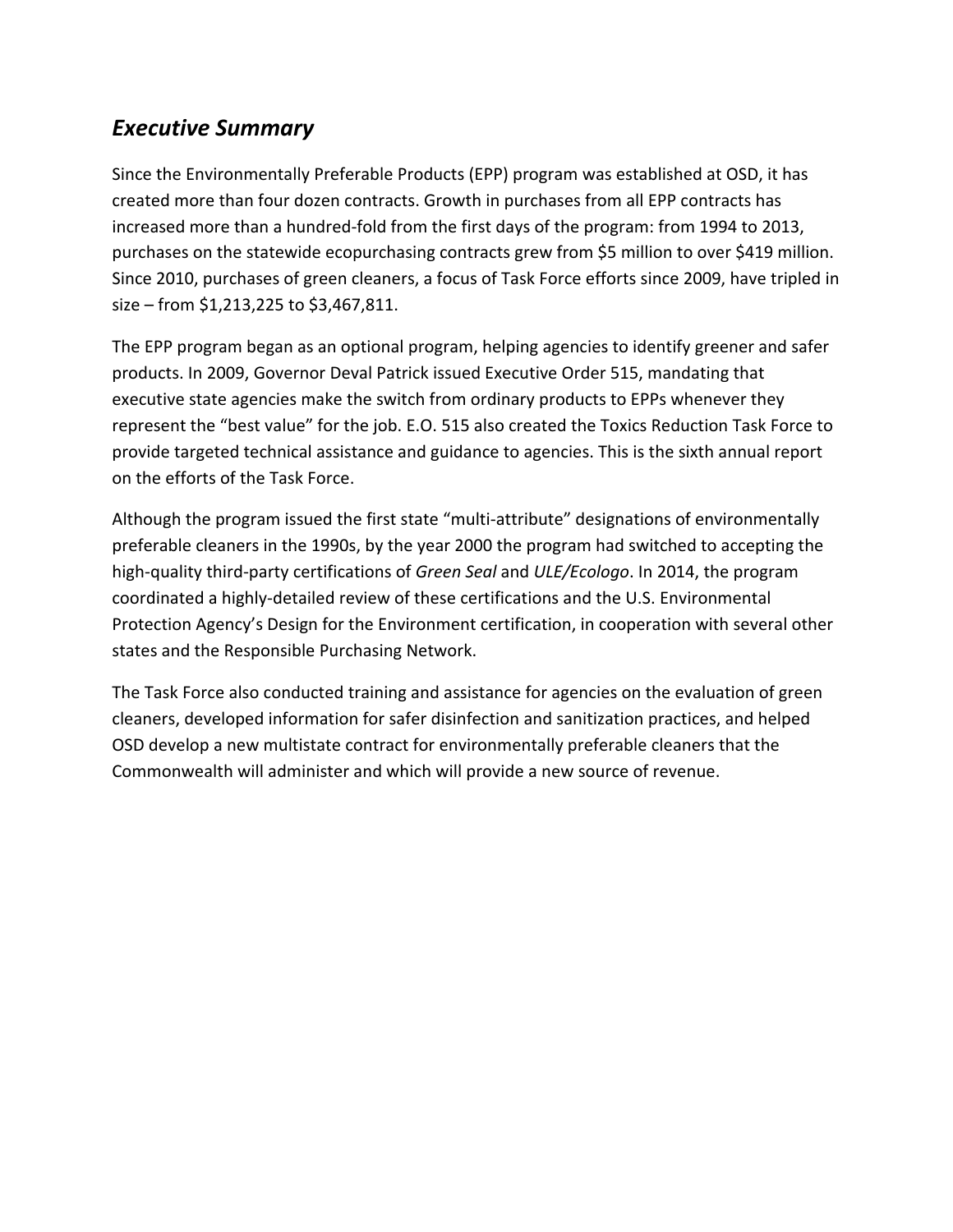# *Overview*

The EPP Task Force was established to facilitate progress with the 2009 Governor's Executive Order 515, directing all Commonwealth Executive Departments to procure Environmentally Preferable Products (EPPs) and services whenever such products and services are readily available, perform satisfactorily, and represent the best value to the Commonwealth.

The Executive Order was the result of successful EPP contracts that demonstrated that products that are less toxic, conserve natural resources, and produce less waste can also be effective in terms of cost and performance. The first EPP contracts for products using recycled materials were established by the Operational Services Division (OSD) in the mid-1990s as an outgrowth of the "Clean States" project (now the "Leading by Example" program). By the late 1990s, with the help of the state's Toxics Use Reduction (TUR) program, OSD made Massachusetts the first state to designate a "multi-attribute" EPP category: green cleaners.<sup>[1](#page-2-0)</sup> In contrast to creating a preferable status for copy paper that has a certain percentage of recycled paper, ("single‐ attribute"), green cleaners must be evaluated according to their impact on workers, water quality, waste, and many other aspects of use.

The Executive Order formalized the relationship with the state's TUR program and with agencies concerned with greening operations, creating a Task Force co‐led by the Office of Technical Assistance and OSD's EPP program, and directing agency department heads to designate an EPP liaison. The Executive Order requires an increase in EPP purchases, including incorporation of environmental specifications into contracts, construction, leases, and for agencies to educate staff on EPPs.

There has been a significant increase in the use of environmentally preferable products and services. In 2010, a review of purchasing data estimated that 58% of all cleaning chemical purchases were from the EPP "green cleaners" contract (FAC59: Environmentally Preferable Products, Programs, Equipment and Supplies). The review drew attention of many agencies to the question of how to increase the percentage, and also drew attention to problems in tracking EPP purchases, which led to changes in OSD tracking systems to improve understanding of what is being purchased on and off the EPP contract. Purchases reported to the Massachusetts Management Accounting Reporting System (MMARS) since 2010 show a tripling of purchases from the EPP FAC59 from 2010 to 2013 – from \$1,213,225 to \$3,467,811. However, reports from vendors under the green cleaners contract, which includes sales to

<span id="page-2-0"></span><sup>1</sup> EPA discusses this and other Massachusetts EPP innovations in its 2000 publication, *State and Local Government Pioneers: How State and Local Governments Are Implementing Environmentally Preferable Purchasing Practices*. [http://www.epa.gov/oppt/epp/pubs/case/statenlocal.pdf.](http://www.epa.gov/oppt/epp/pubs/case/statenlocal.pdf)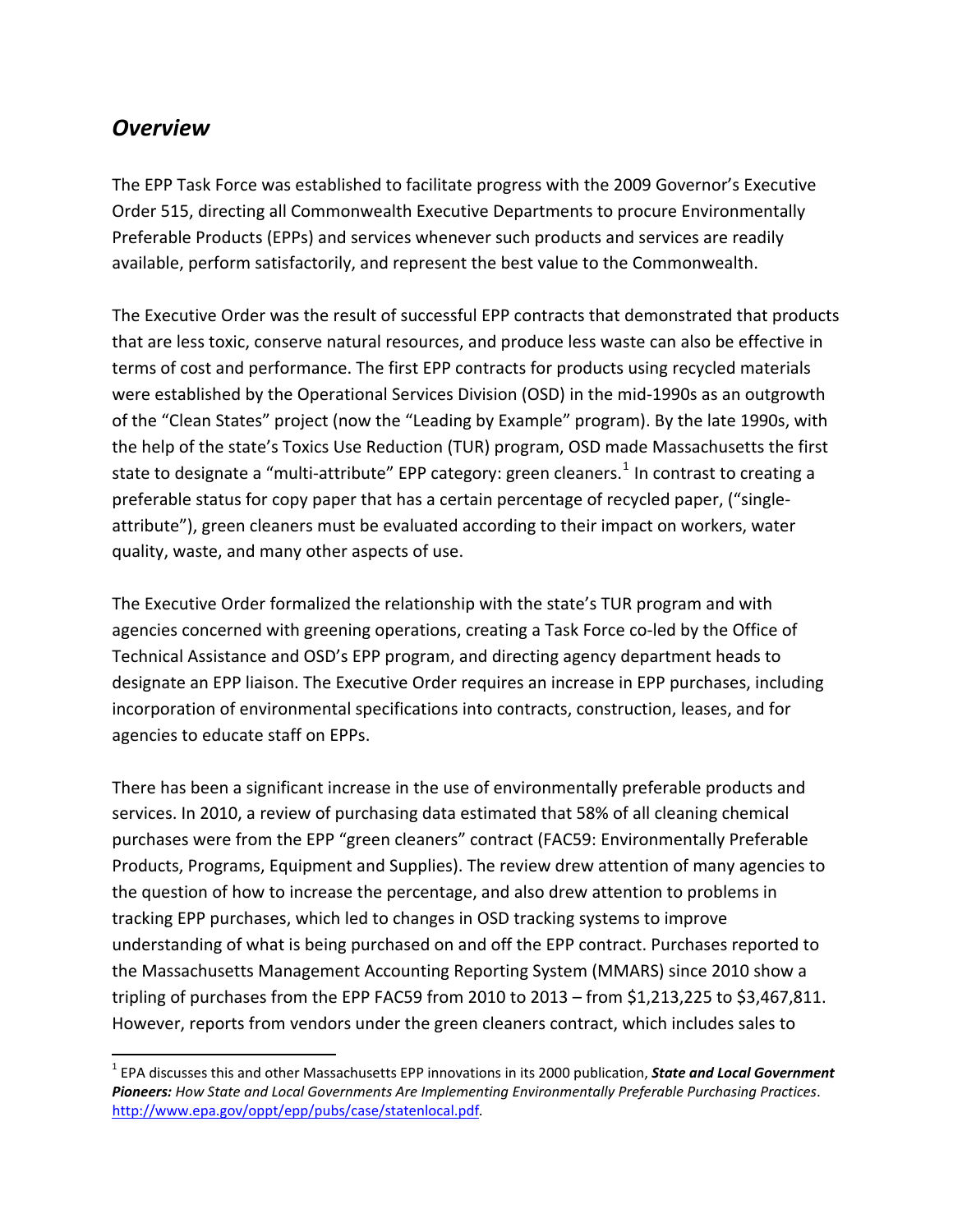municipalities and authorities not reporting to MMARS, show purchases twice that amount ‐ \$7,356,000.

Since the EPP program was established at OSD, it has created more than four dozen contracts.<sup>[2](#page-3-0)</sup> Growth in purchases from all EPP contracts has increased more than a hundred‐fold from the first days of the program: from 1994 to 2013 purchases on the statewide ecopurchasing contracts grew from \$5 million to over \$419 million.

# *Highlights of 2014 Activities*

Feedback from trainings in 2013 indicated that the Task Force training on green cleaning and disinfectants had been very well received, and had led to changes in practice. However, many more departments needed to be reached. In 2014, the Task Force continued its training on green cleaners and disinfectants, as described on the next page. $3$ 

The Task Force also assisted OSD with the creation of a new multistate contract for green cleaning chemicals and related equipment (FAC85: Environmentally Preferable Cleaning Products, Programs, Equipment and Supplies), an effort that involved an in‐depth evaluation of third‐party environmental certifications, including an engagement with the U.S. Environmental Protection Agency's Design for the Environment Program concerning how they could improve their certification to become accepted by the joint state effort.

The Task Force also assisted the state's property owner, the Division of Capital Asset Management and Maintenance (DCAMM), in revising relevant standards that DCAMM has developed for use by state facility managers as part of their Integrated Facility Management program, and presented to DCAMM's management on green cleaners and EPP contracts.

During this time, OSD's EPP program managed a transition of EPP contracts to the new COMMBUYS system. COMMBUYS is the Commonwealth's new on‐line procurement system. In addition, the EPP program sent out an EPP newsletter to over 1600 contacts, revised the EPP website and created a Green Cleaning, [Programs,](http://www.mass.gov/anf/budget-taxes-and-procurement/procurement-info-and-res/procurement-prog-and-serv/epp-procurement-prog/green-products-and-serv/specific-epp-statewide-contracts/green-cleaning-products.html) Products and Supplies webpage, and assisted in the development of a contract for Environmentally Preferable Janitorial Services (FAC81), (awarded to 25 vendors), which includes requirements to use environmentally preferable

<span id="page-3-0"></span><sup>&</sup>lt;sup>2</sup> See [http://www.mass.gov/anf/budget](http://www.mass.gov/anf/budget-taxes-and-procurement/procurement-info-and-res/procurement-prog-and-serv/epp-procurement-prog/green-products-and-serv/specific-epp-statewide-contracts/)-taxes-and-procurement/procurement-info-and-res/procurement-progand-serv/epp-[procurement](http://www.mass.gov/anf/budget-taxes-and-procurement/procurement-info-and-res/procurement-prog-and-serv/epp-procurement-prog/green-products-and-serv/specific-epp-statewide-contracts/)-prog/green-products-and-serv/specific-epp-statewide-contracts/, or click on the

<span id="page-3-1"></span>Recycled and Environmentally Preferable Products and Services Guide on that page.<br><sup>3</sup> In order to provide information in a timely manner after data becomes available, this report implements a transition to calendar year instead of fiscal year.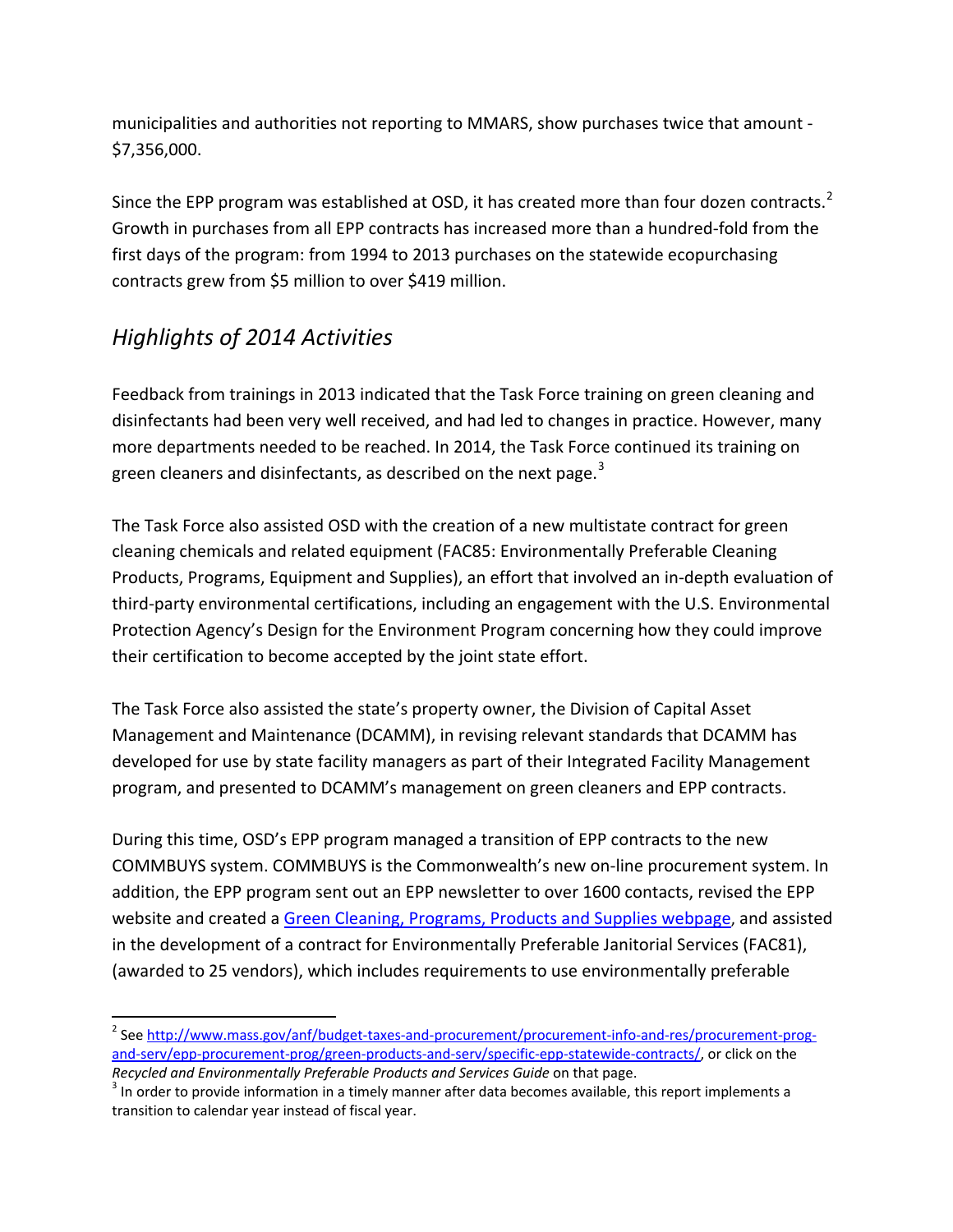cleaning products. All vendors were required to submit their product lists, and the EPP program verified their compliance with the green specifications outlined in the bid. The EPP program also served as the central organizer of the multi‐state FAC85 contract development. Important aspects of this work are discussed in greater detail below.

### *Green Cleaners and Disinfectants*

In 2014, the Task Force provided its training on transitioning to green cleaning on several occasions to the Department of Conservation and Recreation. In January, more than 25 management and middle‐level staff attended a training West Boylston, and in February a similar number received training in Carver. In March, the Task Force presented an overview of EO 515 and the FAC59 Green Cleaning Contract to DCR's Leading by Example Committee and published a new Green Cleaning Case Study on DCR's green cleaning program at [Bradley](http://www.mass.gov/anf/docs/osd/epp/fact-sheets/2-18-bradley-palmer-green-cleaning-case-study.docx) Palmer [State](http://www.mass.gov/anf/docs/osd/epp/fact-sheets/2-18-bradley-palmer-green-cleaning-case-study.docx) Park. In April, the Task Force conducted a Green Cleaning Training at DCR's Supervisors Academy to over 50 DCR upper‐level staff.

As a result of these trainings, TURI provided direct assistance to the state's largest campground, Salisbury, where both chemicals and the cleaning process were changed. The work will be ongoing through 2015. The Central region assistance also focused on warehousing and distribution, as part of standardizing the cleaning process. TURI's representative on the Task Force trained and demonstrated products for pool supervisors, resulting in a contract put out to bid for all 29 DCR pools. Each pool is to purchase starter kits for training seasonal staff. Kits include "bucketless" (microfiber) mops; cleaners, sanitizers and disinfectants based on peroxides; an enzyme‐based product for the uric acid or urine smell found in some of the bathrooms; and foam and dilution guns for better delivery and dilution of the chemicals to reduce exposure and save money.

A demonstration in the Metro West region attended by about a dozen facility representatives cleaned a badly soiled restroom, and resulted in management stating they would mandate each facility buy starter kits for the 2015 season.

DCR in West Boylston has moved forward with its staff to change over their cleaning system to an onsite generator of chemicals, a new steam cleaner as well as a microfiber mop system to make the cleaning in their building less toxic and more efficient. This team has worked with the TURI lab very closely to plan testing of the new process and equipment and meet with the current staff and users of the building and communicate about the project. Further work is being done on vehicle fleet cleaning.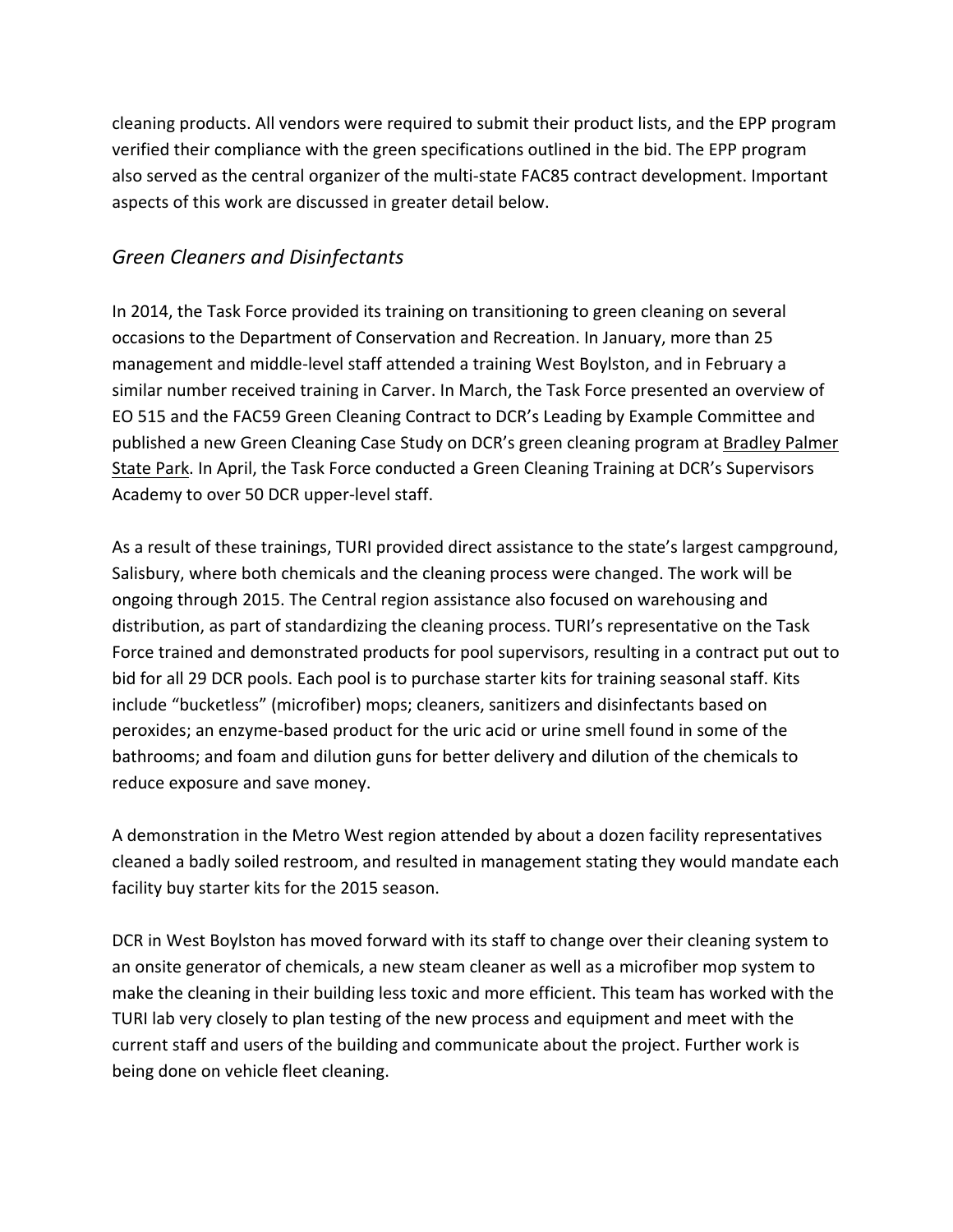Planning for training in the Western region, and Boston area campground management, has been initiated.

To support the work at DCR, a new category for cleaning microfiber mops and cloths was added to the process of developing a new green cleaners contract (see below: the New FAC85 Contract). Special conditions pertain to cleaning microfiber mops and cloths in order for their absorbent capacity to be maintained. Two vendors in the state will offer this service in order to help agencies with no infrastructure to clean microfiber themselves.

DCR's expenditures on FAC59 (the contract for green cleaners during 2014) increased 33% in one year ‐ from \$174,000 in FY2013 to \$230,000 in FY 2014.

### *Why Green Cleaning?*

Cleaners are often overlooked as a source of chemical exposure and environmental damage. Many contain quite hazardous ingredients – corrosives, flammables, asthmagens, carcinogens, neurotoxins, chemicals toxic to aquatic organisms that are routinely disposed down the drain, air pollutants, hazardous wastes, and chemicals that when disposed can combine with organic matter to form persistent and hazardous substances. In addition, some ingredients are hormone disruptors, which can alter physiologic endocrine function and cause reproductive harm. Some can burn or irritate the skin or eyes. Some can damage the immune system. These impacts can be avoided or reduced through the use of more benign chemicals or cleaning methods. The question is whether the more benign cleaners or methods can work as well, and the answer is that many can, but the transition may not be a simple transition.

#### *What the Training Communicated*

The training developed by the Task Force is meant to facilitate the transition to using green cleaners. It encourages organizations to strive for wide acceptance of the new green cleaners by all staff, rather than implementing a top‐down mandated transition, through the establishment of a process for green cleaner evaluation. The Task Force developed this focus because its research – which included conducting surveys and one on one interviews with staff, working with staff in the field, and requesting feedback at presentations – showed that many staff had negative perceptions of green cleaners that resulted from such one‐time, mandated changes, in which they played no part. In addition, there is also the history of early green cleaners, which did not work as well as current ones do.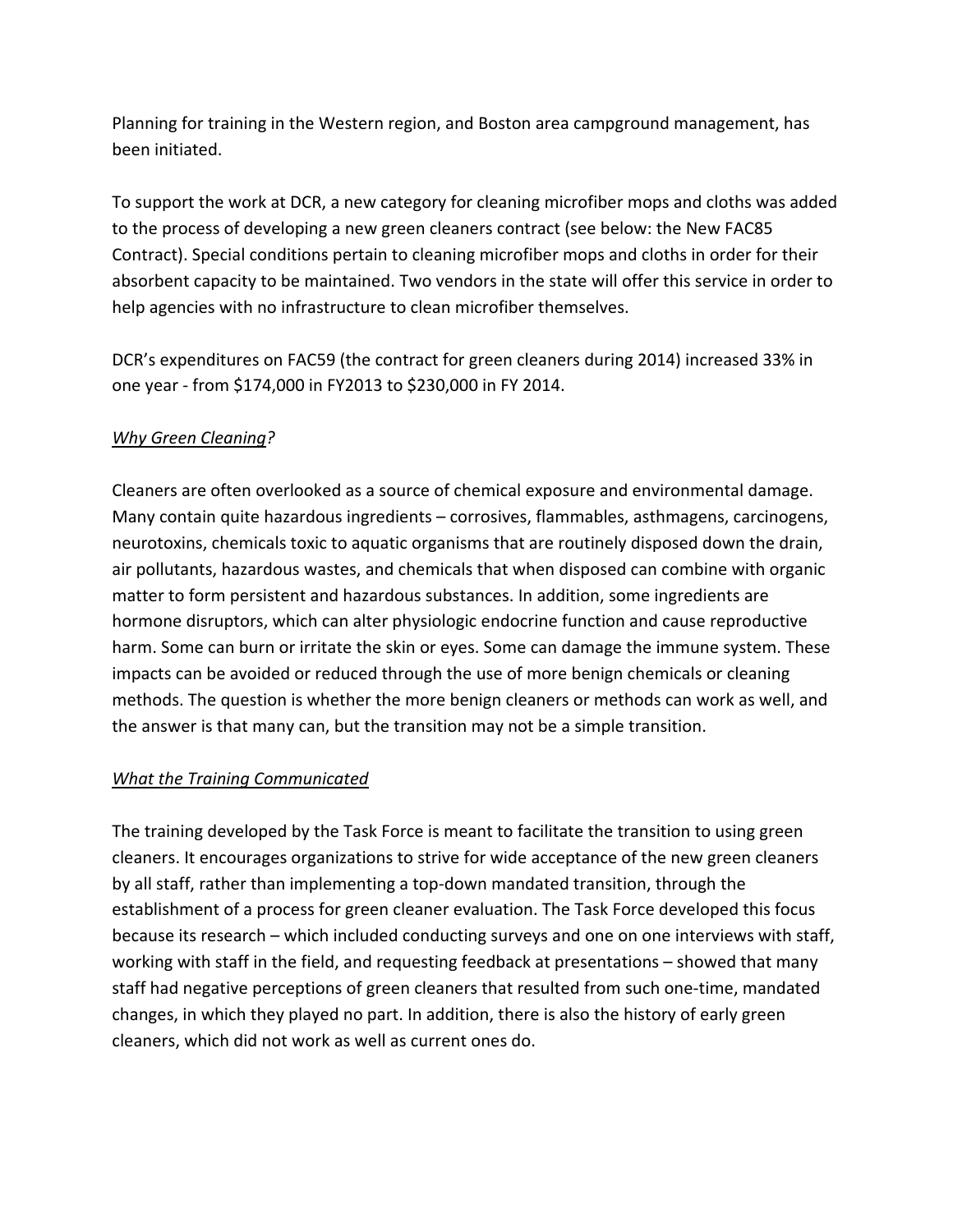The trainings encouraged establishing a process to enable the organization to keep up with new products and technological developments: to continuously improve. Ensuring that employees who will use the cleaner participate in the evaluation of its effectiveness is a key to success. The new green cleaner may work just as well but with some important differences, such as concentration, action on surfaces, solubility, use with cold or hot water, or shelf‐life. Perhaps it takes a little more time or effort to take out certain soils, but the investment is worthwhile. Those who use the new cleaner need to see the big picture; and only they can provide the needed information for performance goals to be met.

The training recommended that organizations create standard methods for producing and verifying effective results. What is the process for cleaning an area, and how do you know it has been cleaned? Once a method has been established, it can be used to train new workers and to evaluate their work, to ensure that cleaning standards are met. This is an ancillary benefit of the program, which is first used for comparing different cleaners and choosing the best one.

The training showed attendees OSD's Approved Products List, $4$  which has 16 vendors of green cleaners, and explained that even though the active ingredients of some of the cleaners are more benign, they have been tested and shown to be as effective as harsher cleaners. It was strongly recommended that the organization select some of the cleaners on the list for trial, and that relevant employees participate in setting standards and evaluating performance. Once the evaluation teams and standards have been created, they can call the nearest vendors, and invite them to perform free onsite demonstration trials.

The training helped managers to see the value of a green cleaning transition that garners widespread support and which continuously improves. It educated staff and management on how many green cleaning contracts have automatic dispensing systems which reduce over‐use of products, as well as accidents and exposure in transferring chemicals from storage to containers for daily use. It educated them on the value of reducing threats to their own health, the health of occupants and visitors of their facilities, and to the surrounding environment. This was especially well-received by DCR, as it is consistent with their environmental mission, and was seen as important to communicate to the public, a chance to educate visitors to DCR facilities on how they could use greener chemicals themselves.

<span id="page-6-0"></span><sup>&</sup>lt;sup>4</sup> On this page: [http://www.mass.gov/anf/budget](http://www.mass.gov/anf/budget-taxes-and-procurement/procurement-info-and-res/procurement-prog-and-serv/epp-procurement-prog/green-products-and-serv/specific-epp-statewide-contracts/green-cleaning-products.html)-taxes-and-procurement/procurement-info-and[res/procurement](http://www.mass.gov/anf/budget-taxes-and-procurement/procurement-info-and-res/procurement-prog-and-serv/epp-procurement-prog/green-products-and-serv/specific-epp-statewide-contracts/green-cleaning-products.html)‐prog‐and‐serv/epp‐procurement‐prog/green‐products‐and‐serv/specific‐epp‐statewide‐ [contracts/green](http://www.mass.gov/anf/budget-taxes-and-procurement/procurement-info-and-res/procurement-prog-and-serv/epp-procurement-prog/green-products-and-serv/specific-epp-statewide-contracts/green-cleaning-products.html)‐cleaning‐products.html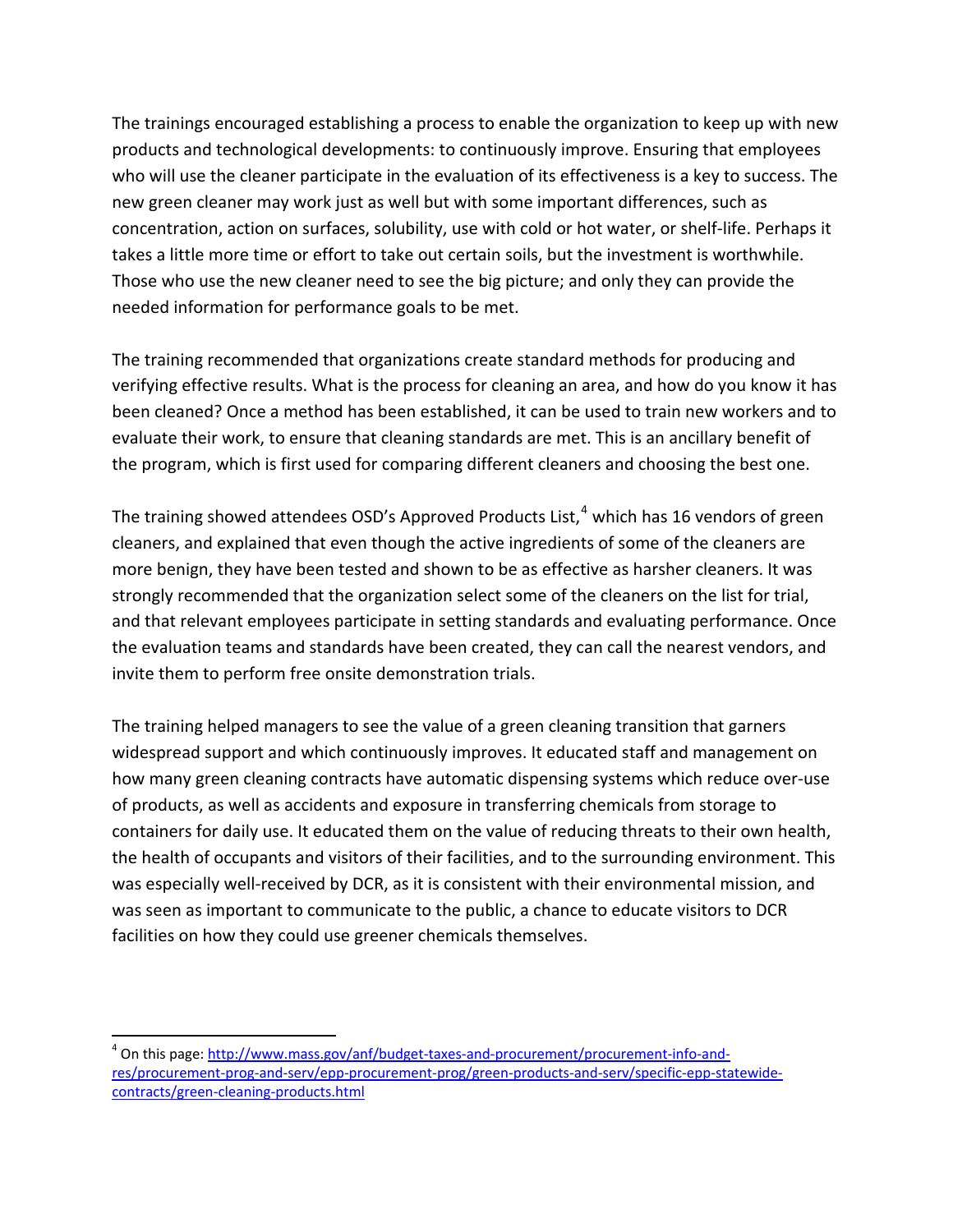In addition, the training included coverage of the Governor's Executive Order 511, which establishes employee safety committees in each Secretariat. The Task Force noted that these committees now exist and are established to provide occupational health and safety protection for state workers, including protection from hazardous cleaning chemicals. After discussing this, the Task Force received some relevant responses from attendees. One employee stated that he could no longer work in a certain location when it was being cleaned, as the smell of the chemical caused a reaction, and that it was good to know that he could report this sensitivity to the safety committee. He had said nothing but had simply arranged his schedule to avoid exposure. The Massachusetts Right to Know Law (MGL Chapter 111F) was also discussed. This law requires that employees in state agencies be trained on the chemicals to which they are exposed.<sup>[5](#page-7-0)</sup>

#### *Disinfection and Sanitization*

The training also covered what the Task Force had learned about the use of disinfectants and sanitizers. Sanitization is the level of disinfection used for careful cleaning, such as when preparing food surfaces.<sup>[6](#page-7-1)</sup> Disinfection is intended to address the presence of harmful microbes, such as when cleaning up bodily fluids<sup>[7](#page-7-2)</sup>. Many popular disinfectant products pose health and safety issues. Chlorine bleach (sodium hypochlorite) is linked to asthma, is corrosive to eyes and skin, can release chlorine gas and other toxic chemicals when mixed with household ammonia, and can form toxic and long-lasting compounds in the environment when combining with organic matter. Quaternary ammonium chlorides ("quats"), are also asthmagens and corrosive, and have been found to concentrate in sewage sludge. Ortho-phenyl phenol is a carcinogen, and pine oil is a potential respiratory/skin sensitizer. In general, the Task Force's research found that disinfectants are often overused. For example, bleach was found to be used as a cleaner by employees who judged that when there is the smell of bleach, the area is clean. However, a clean surface should not have any smell, and the smell of bleach only means a significant amount is in the air to be breathed. The Task Force training has focused on the proper use of disinfectants and sanitizers, so that they when they are needed they are not underused, and so that they are not overused or used improperly.

<span id="page-7-0"></span><sup>&</sup>lt;sup>5</sup> Contact information was provided: inquiries either from employees or employers should be addressed to [safepublicworkplace@state.ma.us](mailto:safepublicworkplace@state.ma.us) or 508-616-0461.<br><sup>6</sup> The Centers for Disease Control defines a sanitizer as an "agent that reduces the number of bacterial

<span id="page-7-1"></span>contaminants to safe levels as judged by public health requirements. Commonly used with substances applied to inanimate objects. According to the protocol for the official sanitizer test, a sanitizer is a chemical that kills 99.999% of the specific test bacteria in 30 seconds under the conditions of the test."<br>http://www.cdc.gov/hicpac/Disinfection Sterilization/19 00glossary.html

<span id="page-7-2"></span> $^7$  The CDC defines a disinfectant as "usually a chemical agent (but sometimes a physical agent) that destroys disease‐causing pathogens or other harmful microorganisms but might not kill bacterial spores. It refers to substances applied to inanimate objects. EPA groups disinfectants by product label claims of "limited," "general," or "hospital" disinfection."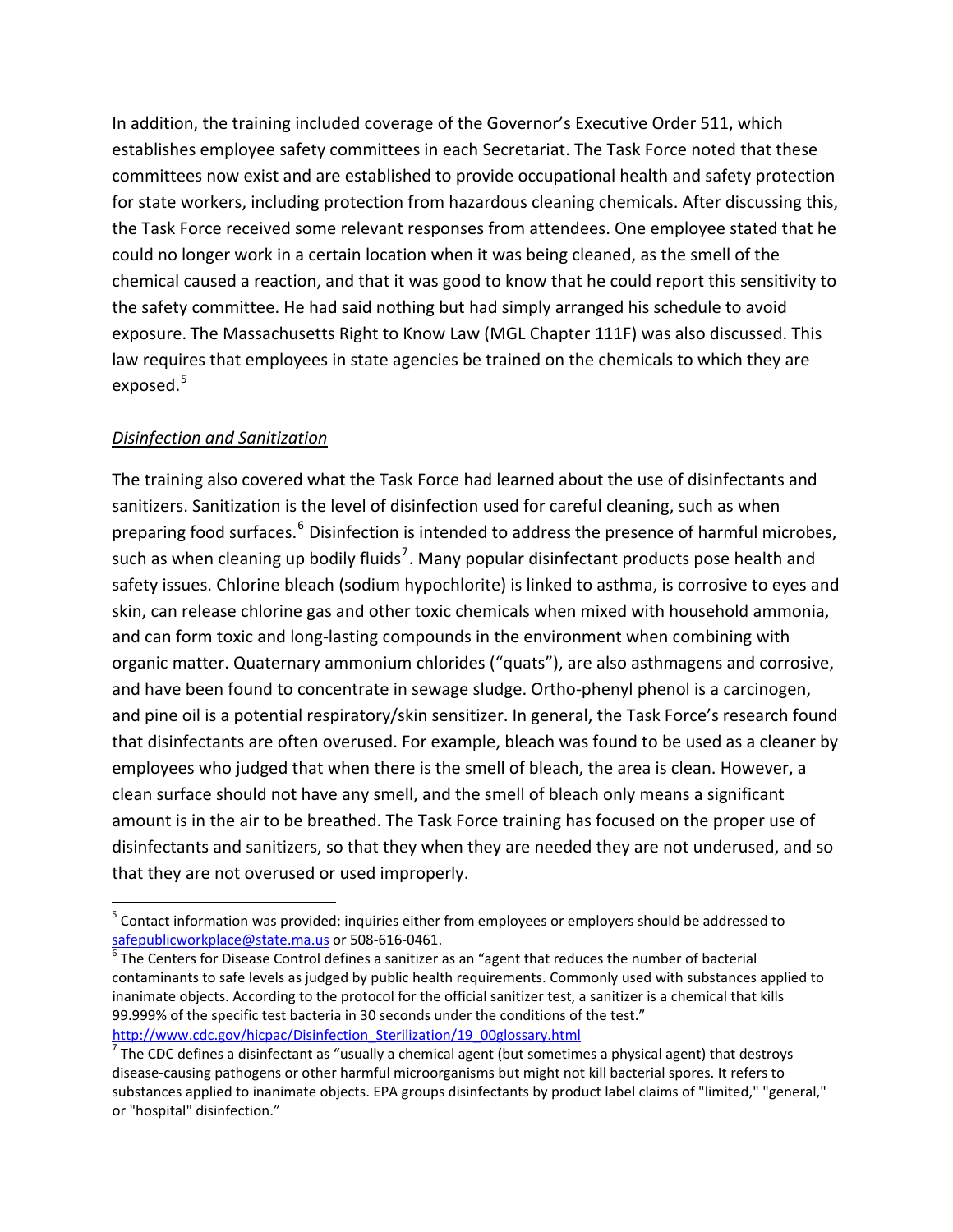Firstly, an area must be cleaned, by a product designed to remove soils, before a sanitizer or disinfectant is used. If the area is not cleaned before disinfecting, soils may remain and prevent the disinfectant from reaching the intended surface. Disinfectants, to work, must remain on a surface for a certain amount of time (known as "dwell‐time"). If the chemical is used without observation of the dwell‐time, it will not be effective as a disinfectant. Disinfectants should be used as part of an overall program that sets standards for practice and results. This program should identify where contamination is likely to occur that can be transferred – such as "touch points." For example, little but the dispersion of toxics is accomplished when floors or windows are disinfected, but disinfecting areas that have been soiled with blood, vomit, or feces is critical.<sup>[8](#page-8-0)</sup> The Task Force recommended against the use of combined disinfectants and cleaners, urging attendees to first clean, and then disinfect where necessary.

The Task Force shared with training attendees, and has posted on its website, the criteria it established for safer disinfectants and sanitizers; information on new devices that use steam to effectively sanitize and clean surfaces; and information about health impacts from improper or excessive use of disinfectants from the MA Department of Public Health (DPH).<sup>[9](#page-8-1)</sup>

The Task Force member from TURI's Cleaning Lab, while providing training to health agents in Franklin County, identified a key issue relevant to making the transition to safer sanitization and disinfection: that the current food code requires verification of sanitization processes, and the available methods are designed for the use of bleach and quats. When the required test for safe food preparation surfaces is to check the strength of the chlorine preparation that is used, then only chlorine preparations will be used. The member of the Task Force from the Department of Health discussed the matter with her colleagues and was told that food code regulations posed a barrier to making a change in this requirement. Consultations with EPA resulted in a finding that EPA regulations need not pose such a barrier, and the Task Force is continuing to look at how Department of Health verification requirements may be adjusted to meet their protective purposes and reduce environmental and health impacts through allowing safer alternatives, such as hydrogen peroxide, citric or lactic acid, or steam.

#### *DCAMM*

Task Force members provided significant assistance to DCAMM in updating and developing standards for property management as part of the Integrated Facility Management program that DCAMM uses in working with managers of state facilities. Updates included emergency response procedures, safety training, waste management activities, and pesticide use. The Task

<span id="page-8-0"></span><sup>&</sup>lt;sup>8</sup> See, for example, [http://www.mass.gov/anf/docs/osd/epp/fact](http://www.mass.gov/anf/docs/osd/epp/fact-sheets/cleaningthebathroomflyer.pdf)-sheets/cleaningthebathroomflyer.pdf<br><sup>9</sup> [http://www.mass.gov/eohhs/docs/dph/occupational](http://www.mass.gov/eohhs/docs/dph/occupational-health/sensor-lung-disease-bulletins/summer2013.pdf)‐health/sensor‐lung‐disease‐bulletins/summer2013.pdf

<span id="page-8-1"></span>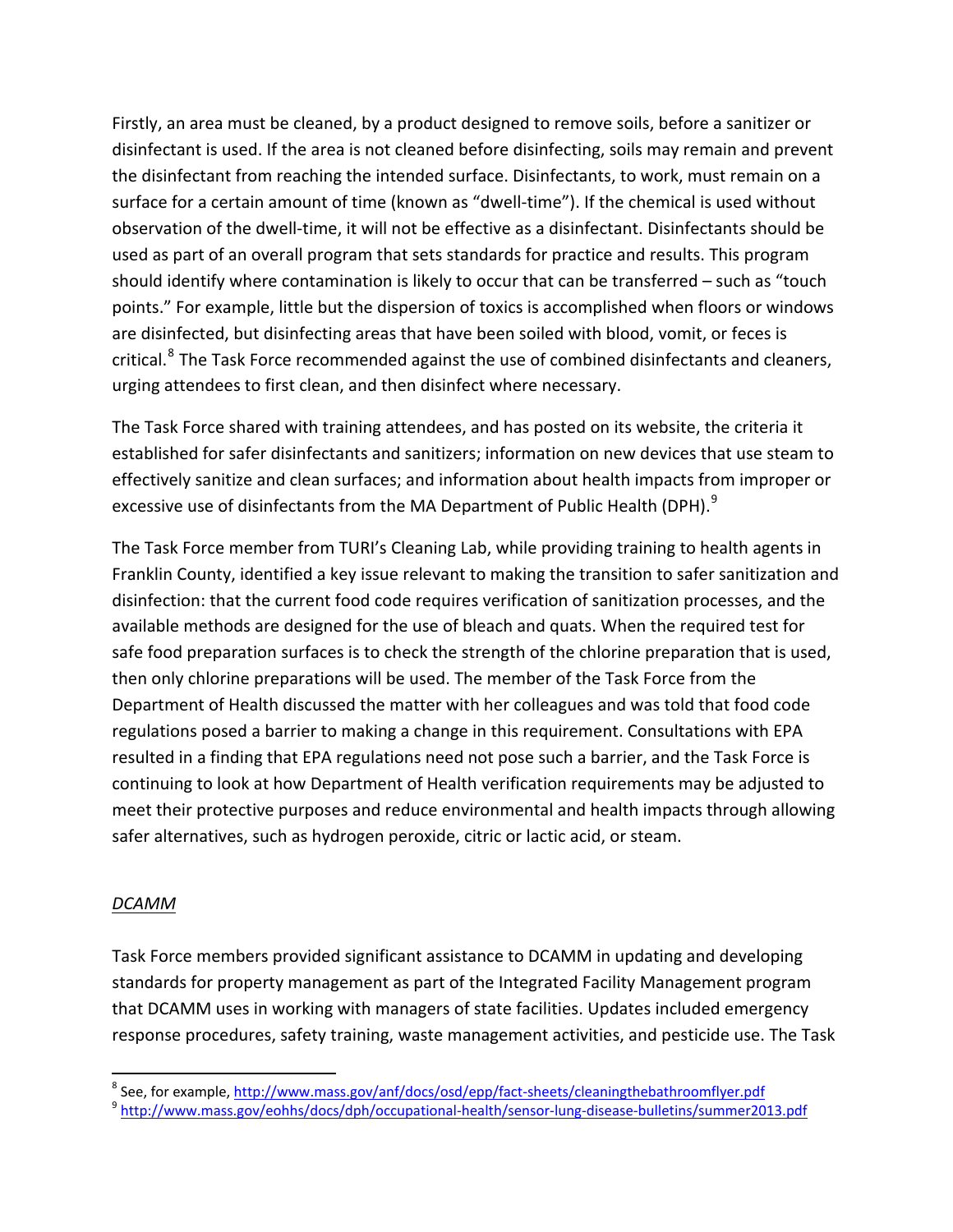Force worked with DCAMM to set parameters that influence agency decisions to use or not use greener products and services. The Task Force educated DCAMM about its new contract for janitorial service providers, which requires the use of green cleaners; about the practice of Integrated Pest Management, which can drastically reduce the unnecessary use of toxic materials; green cleaning and disinfection alternatives; toxics use reduction efforts that facilities can pursue, and about the many EPP contracts that facilities can use. DCAMM has established an ongoing relationship with the Task Force to help them transition more facilities to greener practices.

# *The New FAC85 Contract and Review of Third‐Party Certifiers*

In 2014, the Task Force assisted the OSD EPP program with the development of a new multistate contract, FAC85, replacing FAC 59 for green cleaners, equipment, and supplies. The states of Connecticut, Rhode Island, New York, and Vermont are participating. The contract encompasses 12 product categories and has a potential contact value of \$54,000,000 over seven years.

Extensive work was involved in defining the many attributes that would apply to each category. Of great help was the Responsible Purchasing Network, which has assisted other states in creating similar contracts. Task Force members assisted in every phase of the project, including a comprehensive evaluation of third‐party certifiers.

After Massachusetts established the first state multi‐attribute EPP designation for green cleaners, as noted above, it was recognized that the process was very work‐intensive. A committee composed of members of several relevant programs (from the same agencies now composing the Task Force) met frequently for more than a year to determine the relevant criteria, the key information, a process for submission and review, and then to share in the review tasks. It was not realistic to expect that the programs would be able to contribute the same level of expertise and work hours to continue identifying new environmentally preferable products, or to renew contracts in existing categories. Instead, OSD recognized that two third‐ party certifications, *Green Seal* and *ULE/Ecologo*, were qualified to meet the highest standards set forth in ISO 14020 and 14024 environmental label guidelines. The International Organization for Standards develops international standards through a consensus process, whose members include 164 national standard-setting bodies. The 14020 standard consists of general principles that apply to environmental labeling and claims, to promote accurate,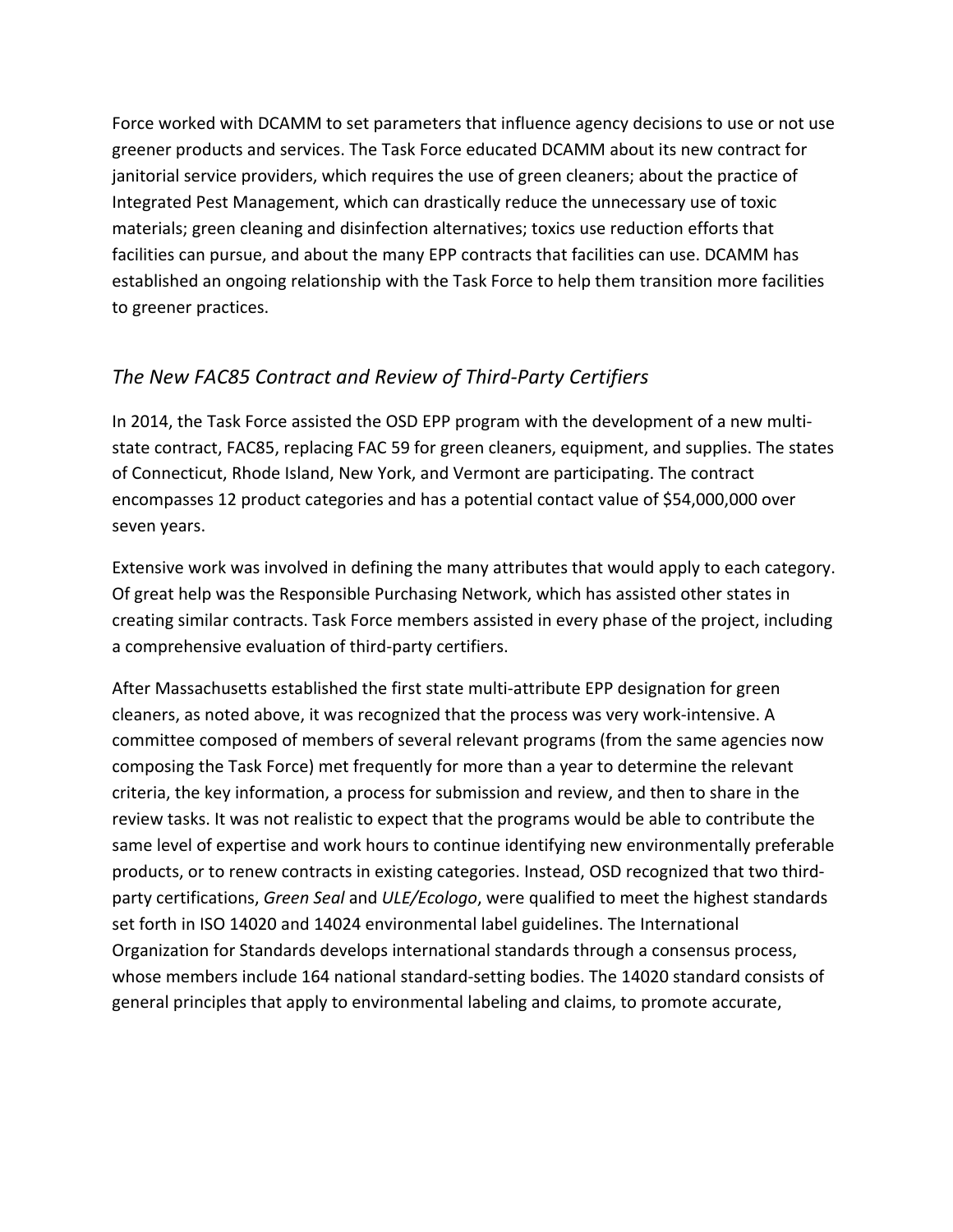verifiable and relevant information. The 14024 standard applies to programs that provide a seal of approval.<sup>[10](#page-10-0)</sup>

Both certification systems ensure that products meet criteria developed through open, stakeholder‐based processes. Both *GreenSeal* and *ULE*/*Ecologo* are multi‐attribute certification programs and conduct on‐site audits, update their standards regularly, and base their certifications on scientific criteria and evaluations of product effectiveness. In order to expand and renew EPP designations, OSD decided to accept these certifications as reliable. On some occasions the program has turned to the Task Force to assist in developing and implementing standards where these programs have not issued certifications, as for example, with disinfectants and laundry detergents.

Over the years, some providers have commented on the cost of obtaining these certifications, and the program has considered the issue of including the EPA Design for the Environment Program (DfE) designation, which in the past has been less expensive to obtain, as a way of eliminating a barrier for small businesses that could make environmentally preferable products available. However, the DfE designation has not provided the same assurances of reliability as the other certifications. It has conducted onsite inspections years after granting certifications, its evaluations are not open and transparent, and it has not recognized some of the criteria others recognize as critical, such as the absence of chemicals classed as asthmagens. However, the evaluators at DfE examine every chemical that is used, and have access to confidential business information. Evaluators are chemical experts involved in EPA's green chemistry and Toxic Substances programs. Further, many of the deficiencies that critics perceived in the program's operation previously, concerning lax enforcement of standards, appeared to have been addressed by a more rigorous approach recently.

The FAC85 team formed a subcommittee to evaluate whether DfE certification was acceptable. They conducted a review of all three certifiers using the format included in the U.S. Environmental Protection Agency's *Draft Guidelines for Product Environmental Performance Standards & Ecolabels for Voluntary Use in Federal Procurement*, issued in November 2013, with additions from other EPA publications, the International Organization for Standardization, the American National Standards Institute, Consumer's Union, and existing green cleaning certification and ecolabel programs. Task Force members assisted in contacting the three certification programs and reviewing with them important aspects of their process. This included how the program verified submitted claims, when and how the certification program performed onsite inspections, what criteria providers had to meet, how deficiencies were addressed, how violations are addressed, and what claims may be made.

<span id="page-10-0"></span> $10$  See: http://www.iso.org/iso/environmental-labelling.pdf.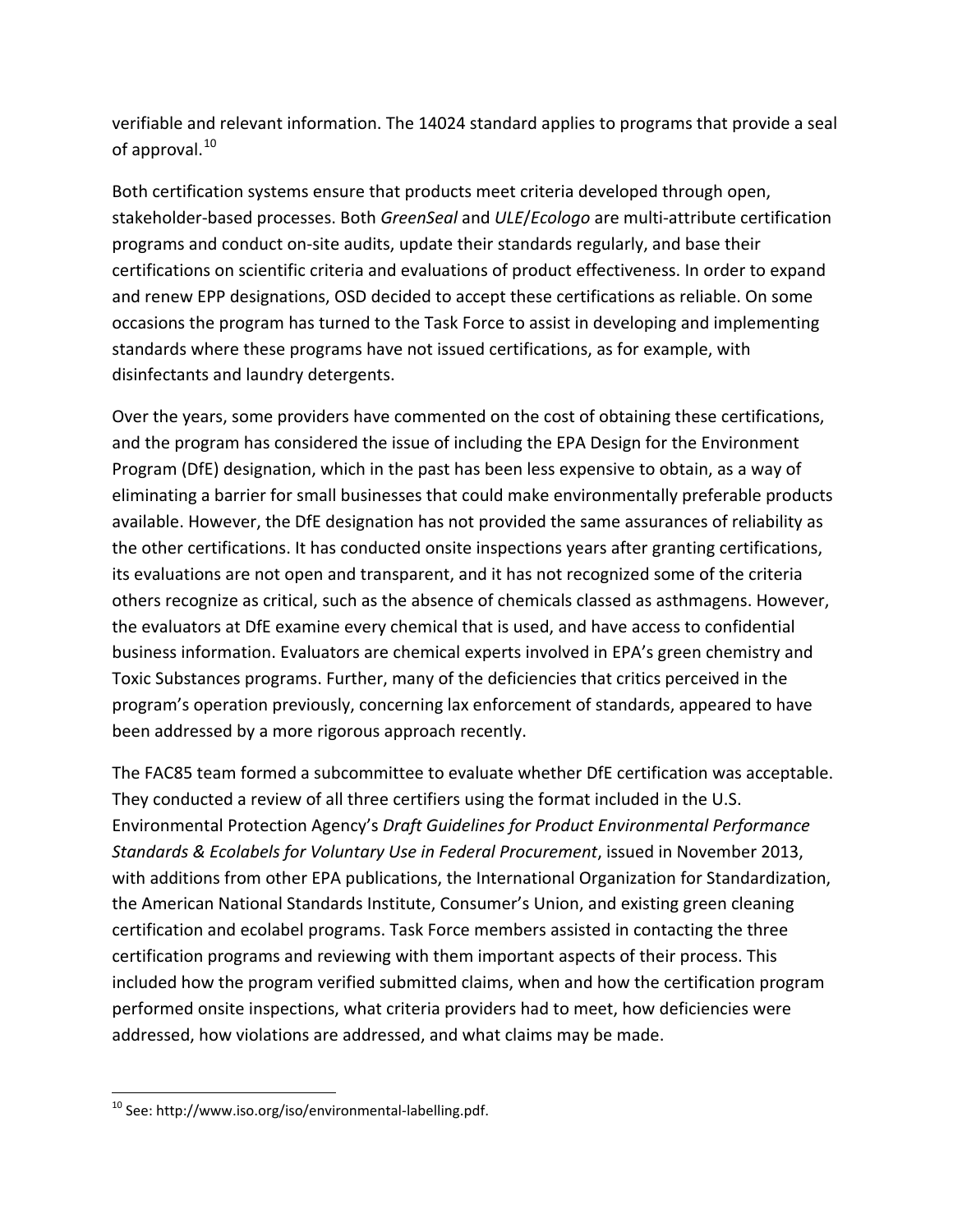#### *Green Claims*

Included in this evaluation was whether the certifications themselves were compliant with FTC guidelines pertaining to green claims. When public interest in green products grew in recent decades, so too did the use of vague and exaggerated claims, a practice that became known as "greenwashing." What do the terms "Earth‐friendly," "Eco‐safe," "Environmentally safer," or "green" mean? Some manufacturers were making such broad claims on the basis of one attribute, or without any verification by an independent, expert source. Is it meaningful to say that a product is "One‐hundred percent natural," when the natural ingredient is toxic? Is it helpful to say that a product is "nontoxic" when it simply lacks a common ingredient known to be toxic, but contains other ingredients that, though less toxic, yet pose some concerns? These issues have been common. Studies of environmental claims have found low levels of reliability, and the Task Force in its work has had to educate agency staff on the difference between buying something that claims to be green, and buying something that OSD verifies bears a reliable green certification, or has verified itself.

In 1992, the Federal Trade Commission issued a *Guide for the Use of Environmental Marketing Claims,* outlining acceptable and unacceptable environmental marketing practices, which has been periodically revised and updated. The FTC guidelines are not regulations, but can be used in litigation to hold manufacturers to standards. They arguably require manufacturers to provide specific details explaining any environmental claim without overstating an environmental attribute or benefit. Vague claims such as "environmentally friendly" or "Earth smart" do not provide purchasers with the specific information that can be used to compare products, and are unacceptable unless they have accompanying information justifying the claims. Task Force members asked each certification body how it enforces standards concerning claims. How do they evaluate compliance, what actions do they take to ensure compliance, and do they take action to withdraw permission to use their certifications from noncompliant companies?

#### *Result of Review*

After several months of reviewing dozens of program and product aspects the team decided to allow DfE products in a "Specialty Products" category, thus expanding the number of products allowed in the FAC85 contract. These were products that were not readily available through *GreenSeal* or *ULE/Ecologo*. The DfE program was provided with information about the team's decision, which included unresolved questions about onsite inspections, evaluation and ensuring of compliance, and consistency with FTC guidelines, and has responded positively, asserting that it will make some changes. In the next relevant contract review, the question of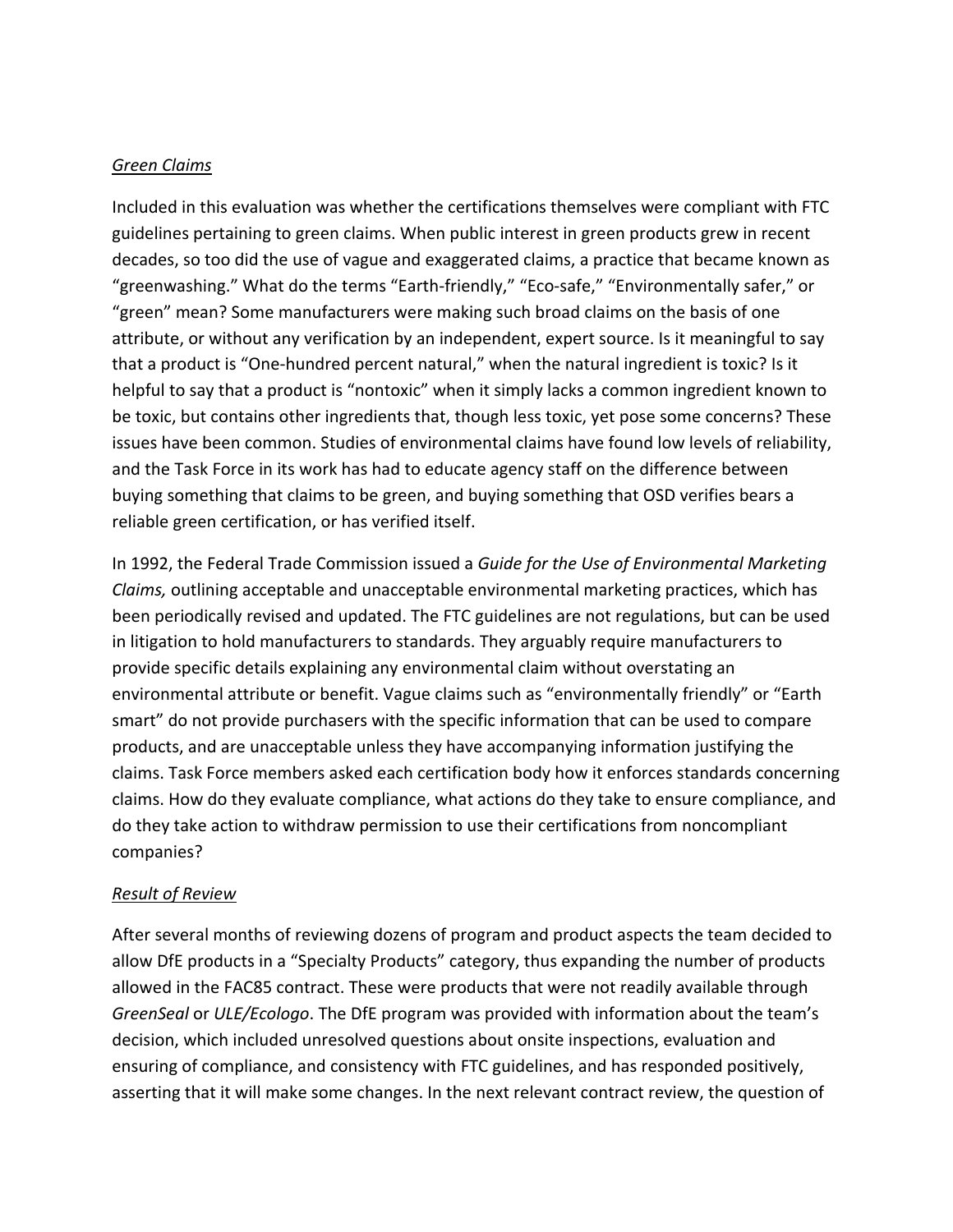acceptance of the DfE certification will be taken up again. The multi‐state contracting process and its review of certifications have produced a clearer picture of the credibility and reliability of these important services and have likely helped motivate the EPA to improve the DfE label.

## *Flame Retardants*

In 2014, the Task Force also met to discuss the issue of flame retardants. The standard for fire safety relevant to plastic furnishings or furnishings incorporating plastic foams has been a California standard, which has recently changed. Except for Boston, which has its own standard, manufacturers selling to agencies in Massachusetts are no longer required to use prescribed flame retardants now known to be toxic. Brominated flame retardants have become an international concern and are banned for many uses in Europe because of their persistence as well, but a great variety of flame retardant chemicals has been associated with neurotoxic or endocrine disrupting effects. The Task Force was informed by the OSD EPP office that it had provided relevant information to the furniture purchasing team, which is reviewing the contract OFF38: Office, School and Library Furniture. The Task Force will continue to monitor this issue and assist OSD.

## *Integrated Pest Management*

As part of the DCAMM standards review, Task Force members caused the insertion of reference to OSD contracts relevant to pest management, and of the essential characteristics of integrated pest management (IPM). This will help ensure that all state facility managers are aware of state contracts concerning integrated pest management and of the principles of IPM. IPM concerns using professionals who do not apply toxic pesticides without performing an examination of a site to determine the extent and nature of pest incursions, the means of entry, the attractants and method of subsistence (where the pest obtains food and water). An IPM specialist understands the pest and reports to the facility manager on its presence first. An IPM specialist then uses the least hazardous means of addressing the problem. Entry must be addressed – it does little good to kill mice without stopping mice from getting into the building. If there is water intrusion that is facilitating habitat for insects, or mold, the IPM specialist will identify this need and may even fix it, but it will only be a temporary solution to kill the present pests, they will continue to thrive if the water intrusion is not addressed, and the building will suffer structural damage. Finally, the IPM specialists prefer traps and bait, or the placement of poisons where they will not harm any living things besides the target. No "calendar" application of pesticides is allowed, where poisons are deposited without specific knowledge of the presence of pests. In the future, the Task Force will conduct an evaluation of existing contracts to determine if they meet the standards now described by DCAMM.